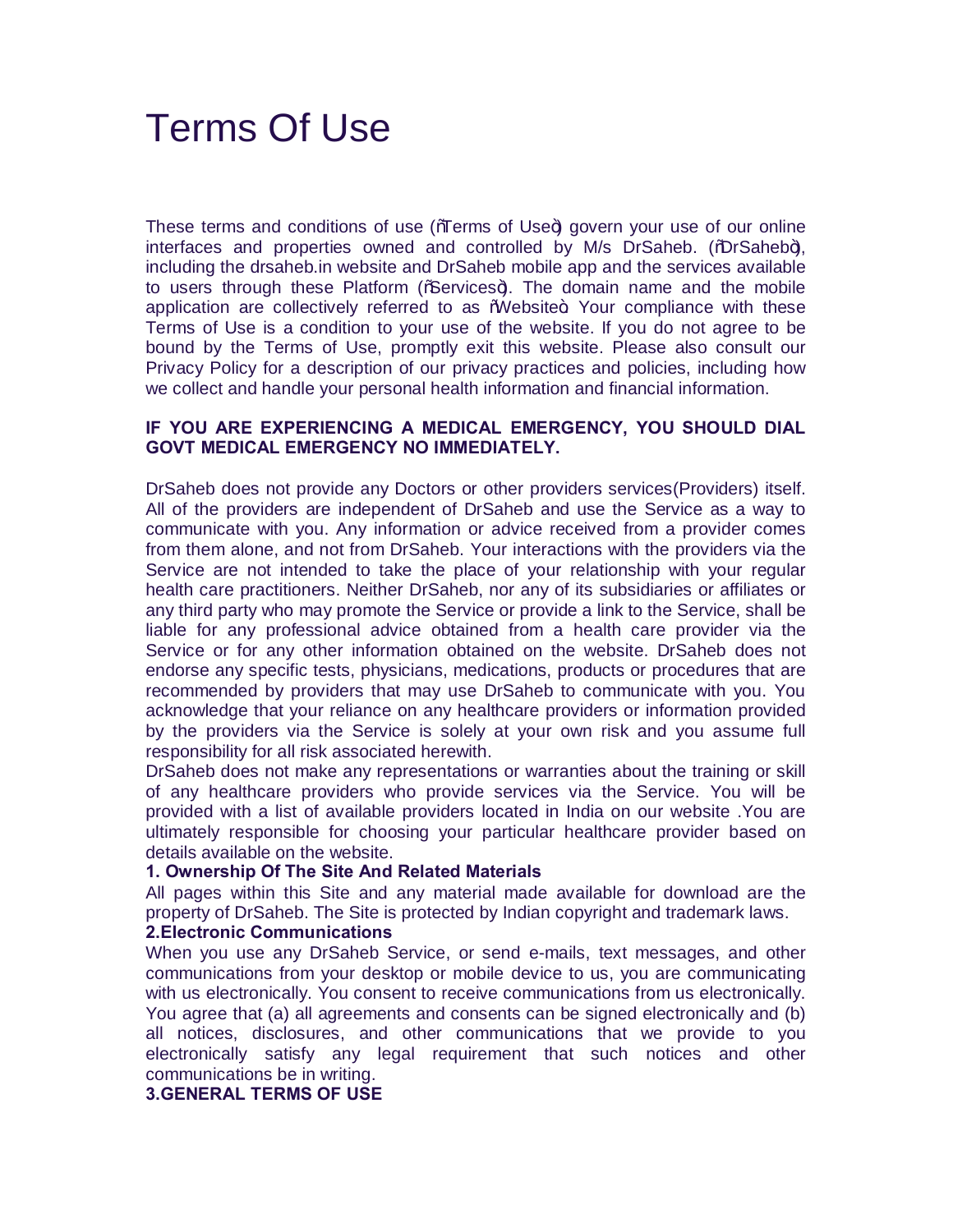As required by law, You must be at least 18 years of age and have a sound mind to access and use the website and Services. In case the website or Services are to be accessed or used by a minor (i.e. a person less than 18 years of age), then the legal guardian/representative of such person shall register himself/herself as a Primary User and create the profile of the minor as a Secondary User.

All Services will be requested for, and provided to, the Primary User only. A Secondary User may avail the Services rendered to the Primary User as a beneficiary. The Primary User will be responsible and accountable for the Secondary User a activity on the website as if the website and Services were being accessed and used by the Primary User.

You will use the website and the features provided by the website only in relation to and in compliance with all applicable Indian laws.

You will not use this website or any feature provided by the website for any purposes not intended under this Agreement.

You should not use this website from outside of India.

Certain Services are location specific. Depending on Your location, some Services may not be available to You.

You will not deliberately use the website in any way that is unlawful or harms DrSaheb, its directors, employees, affiliates, distributors, partners, service providers and/or any User and/or data or content on the website.

You understand that as part of Your registration process as well as in course of Your use of the website, You may receive SMS or email communication or both from DrSaheb on Your registered contact information. These communications will relate to Your registration, Services provided by DrSaheb, transactions that You carry out through the website and any such information found suitable of Your attention by DrSaheb. Please note that DrSaheb will send these communications only to the mobile number that You provide on the Application. It is Your responsibility to ensure that You provide the correct number for the transaction You wish to enter into. Further, DrSaheb may also send notifications and reminders to You for the features that You may be using on the Application. You hereby consent to receive such communications from DrSaheb.

You will not share Your log-in details with anyone. You are responsible for maintaining the confidentiality of Your account access information and password. You shall be responsible for all usage of Your account and password, whether or not authorized by You. You shall immediately notify DrSaheb of any actual or suspected unauthorized use of the Your account or password. Although DrSaheb will not be liable for Your losses caused by any unauthorized use of Your account, You may be liable for the losses of DrSaheb or others due to such unauthorized use.

# **4.PATIENT CONSENT & PRIVACY**

You have the option of uploading Your identifiable health information including physical, physiological and mental health condition, and medical records and history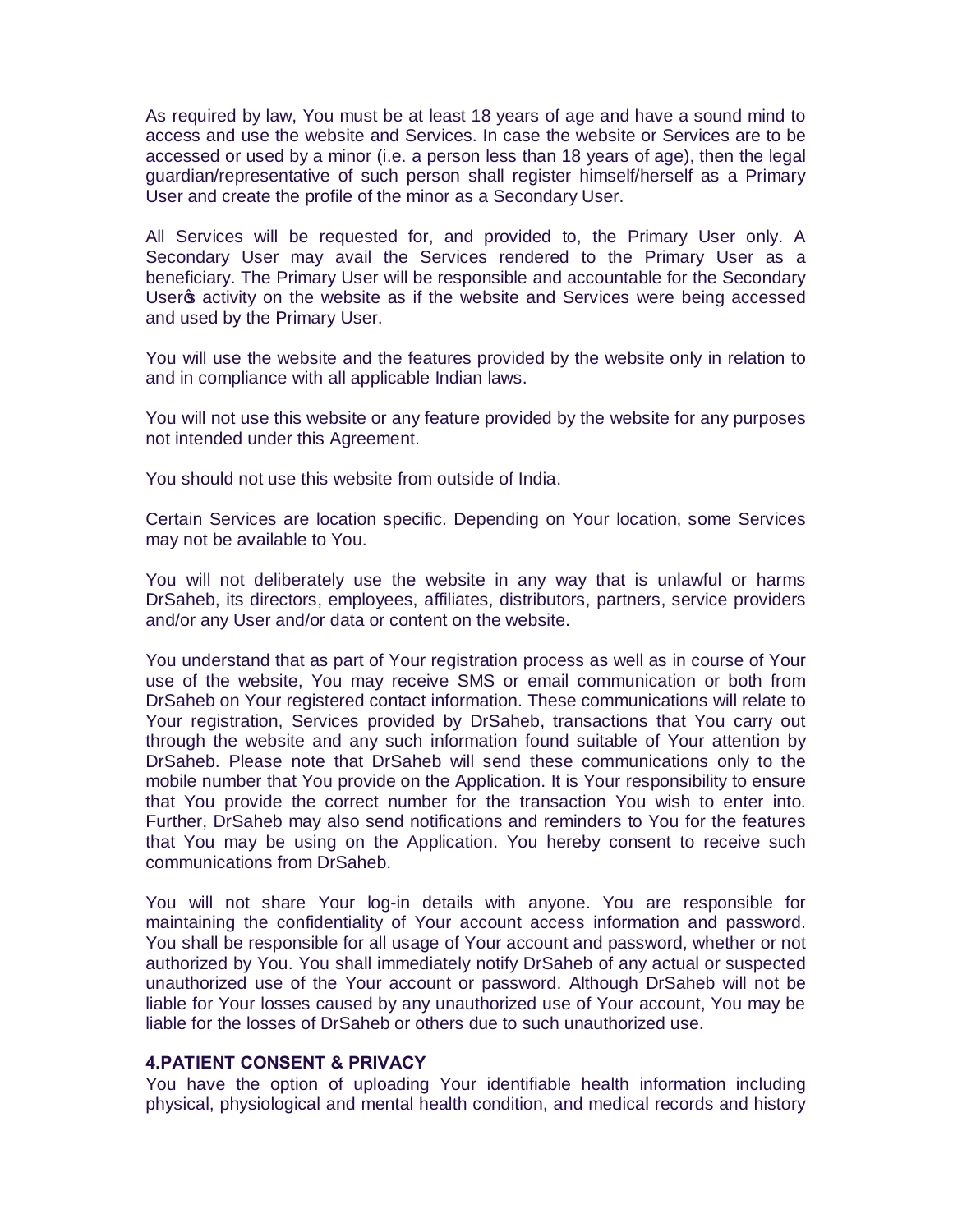on the website which may be accessed by DrSaheb or Providers using the website, during the course of providing Services to You. If You are a Secondary User, Your information may be provided to Us by the Primary User under whose account you are using and accessing the website and Services. If you have not lawfully authorized the Primary User to do so, kindly reach out to us immediately. By continuing to access and use the website and Service, You confirm that You have authorized Primary User to provide Your information to us.

We may collect various personal information from You when You use the website and for the features provided by the website.

Our Privacy Policy AVAILABLE on this website sets out Our policy with respect to the collection, storage, use, processing, transfer and disclosure of any such personal information.

When You click on the  $\pm$  acceptq tab at the time of registering or access the Application or otherwise provide Your personal information, You specifically consent to Our Privacy Policy.

DrSaheb may disclose/transfer Your Personal Information in accordance with applicable law and for the purposes as set out in the Privacy Policy.

DrSaheb is required by law to maintain the privacy and confidentiality of Your medical information. We assure to take Your privacy seriously and to maintain privacy and confidentiality of the information provided by You to Us. We, however, do not represent, warrant or guarantee that Our safeguards to prevent unauthorized access to Your personal information is fool-proof. Further, DrSaheb may itself have to access Your medical information (medical records, consultation history, transcripts .) in order to investigate any deficiencies, complaints or grievances that You bring to the notice of DrSaheb. You hereby specifically authorize DrSaheb to access Your medical information in such cases.

## **5.USER RESPONSIBILITIES**

Your use of this Application shall be subjected to the following terms and conditions: You will observe and comply with the terms and conditions of the Agreement in letter and spirit;

You will provide full and accurate information about Your health, medical history and personal care needs;

You will strictly adhere to the advice and instructions given by Providers from time to time;

## **6.Site Access, Security and Restrictions; Passwords**

If you create a subscriber account for the DrSaheb Site, you agree to complete the registration process by providing current, complete, and accurate information as required by DrSaheb. You are responsible for all activities that occur under your account. In the event access to the website or a portion thereof is limited requiring a user ID and password (%Rrotected Areas+), you agree to access Protected Areas using only your user ID and password as provided to you by DrSaheb. You agree to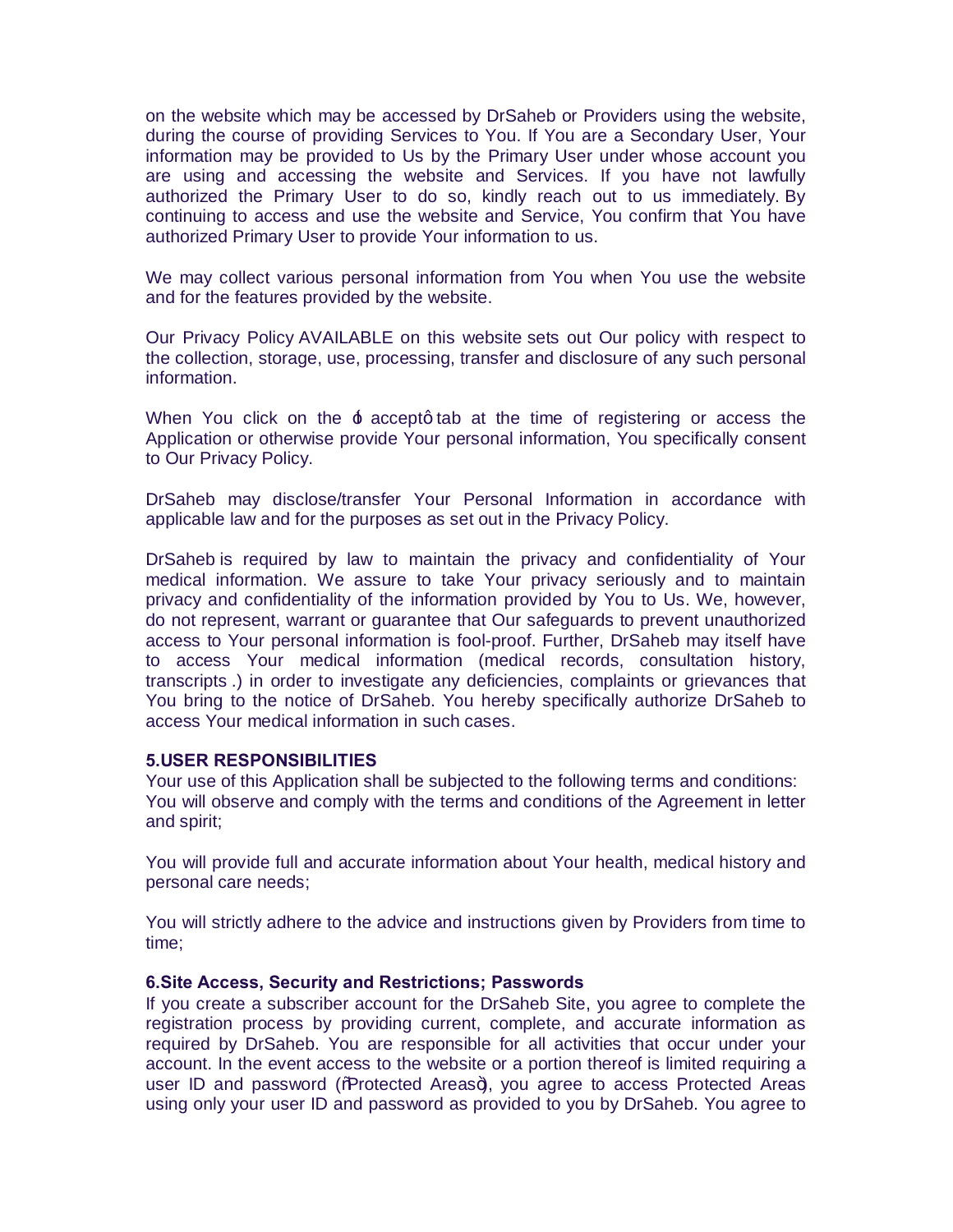protect the confidentiality of your user ID and password, and not to share or disclose your user ID or password to any third party. You agree that you are fully responsible for all activity occurring under your user ID. Your access to the Site may be revoked by DrSaheb at any time with or without cause.

You are prohibited from violating or attempting to violate the security of the Site, including, without limitation, (a) accessing data not intended for such user or logging onto a server or an account which the user is not authorized to access; or (b) attempting to probe, scan or test the vulnerability of a system or network or to breach security or authentication measures without proper authorization; or (c) accessing or using the website or any portion thereof without authorization, in violation of these Terms of Use or in violation of applicable law.

You may not use any scraper, crawler, spider, robot or other automated means of any kind to access or copy data on thewebSite, deep-link to any feature or content on the webite, bypass our robot exclusion headers or other measures we may use to prevent or restrict access to the Site.

Violations of system or network security may result in civil or criminal liability. DrSaheb will investigate occurrences that may involve such violations and may involve, and cooperate with, law enforcement authorities in prosecuting users who are involved in such violations. You agree not to use any device, software or routine to interfere or attempt to interfere with the proper working of this Site or any activity being conducted on this Site.

## **7. IF YOU ARE EXPERIENCING A MEDICAL EMERGENCY, YOU SHOULD DIAL GOVT EMERGENCY NO IMMEDIATELY.**

The content of the website and the services, including without limitation, text, copy, audio, video, photographs, illustrations, graphics and other visuals, is for informational purposes only and does not constitute professional medical advice, diagnosis, treatment or recommendations of any kind. You should always seek the advice of your qualified heath care professionals with any questions or concerns you may have regarding your individual needs and any medical conditions. All information provided by DrSaheb or in connection with any communications supported by DrSaheb, including but not limited to communications with DrSaheb, medical experts is intended to be for general informational purposes only, and is in no way intended to create a physician – patient relationship as defined by state and Central law. The site and services are not a substitute for professional medical diagnosis or treatment. Reliance on any information appearing on the website, whether provided by DrSaheb, its content providers, medical experts, clients, visitors to the site or others, is solely at your own risk. While DrSaheb facilitates your selection of, communications with and other interactions with physicians, Drsaheb does not provide medical services and the doctor-patient relationship is between you and the healthcare provider you select. All healthcare providers identified or accessible on the website are independent providers and are not employed by or affiliated with DrSaheb.

## **8.License And Access**

Subject to your compliance with these Terms of Use and your payment of any applicable fees, DrSaheb or its content providers grant you a limited, non-exclusive,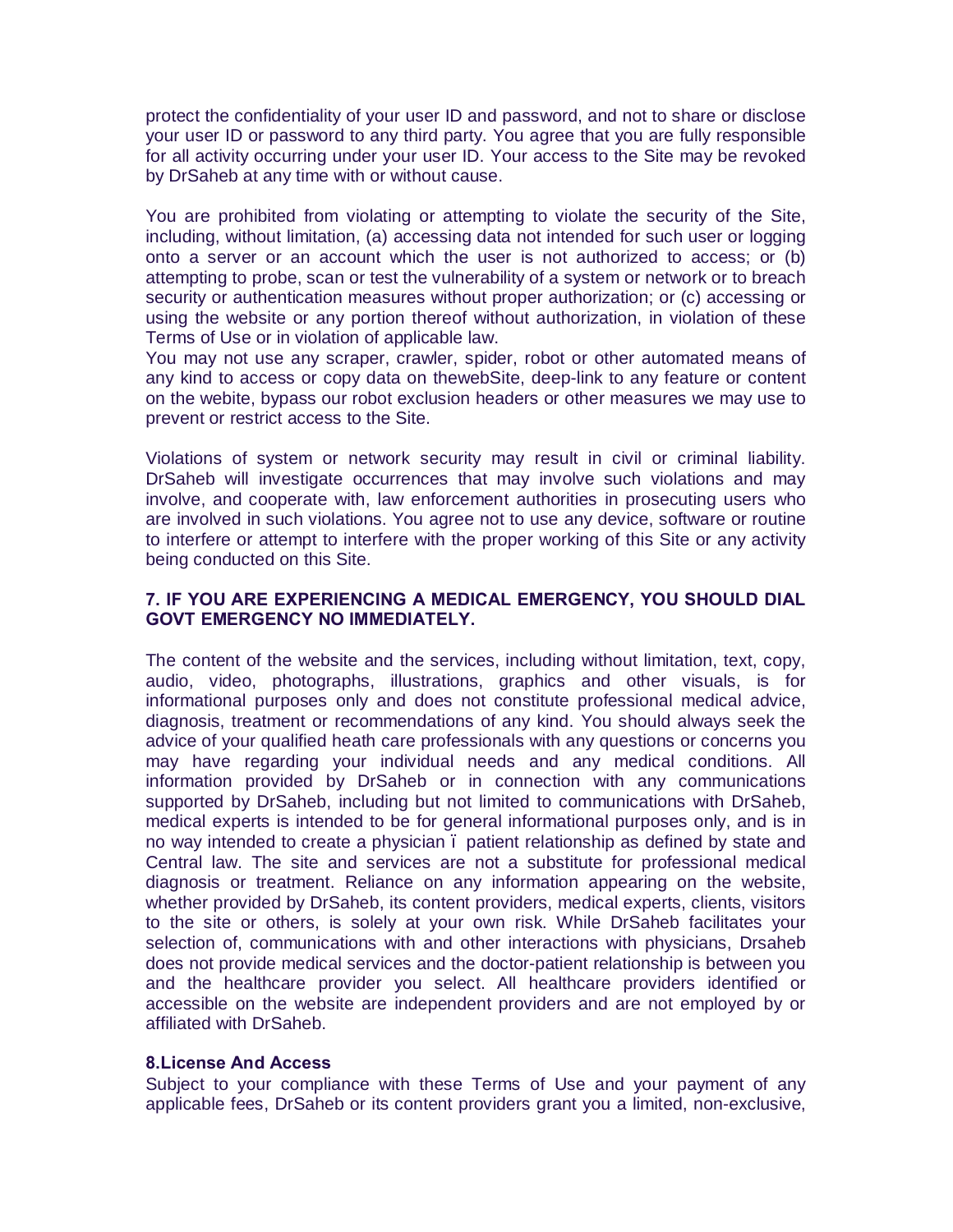non-transferable, non-sub-licensable license to access and make personal and noncommercial use of the DrSaheb Services. This license does not include any resale or commercial use of any DrSaheb Service, or its contents; any collection and use of any service listings, descriptions, or prices; any derivative use of any DrSaheb Service or its contents; any downloading, copying, or other use of account information for the benefit of any third party; or any use of data mining, robots, or similar data gathering and extraction tools. All rights not expressly granted to you in these Terms of Use are reserved and retained by Drsaheb. No DrSaheb Service, nor any part of any DrSaheb Service, may be reproduced, duplicated, copied, sold, resold, visited, or otherwise exploited for any commercial purpose without express written consent of DrSaheb. You may not frame or utilize framing techniques to enclose any trademark,domain name, logo, or other proprietary information (including images, text, page layout, or form) of DrSaheb without express written consent. You may not use any meta tags or any other % hidden text+ utilizing DrSaheb<sub>®</sub> name or trademarks without the express written consent of DrSaheb. You may not misuse the DrSaheb Services. You may use the DrSaheb Services only as permitted by law. The licenses granted by DrSaheb terminate if you do not comply with these Terms of Use.

The Contents of the webite, including without limitation the files, documents, text, photographs, images, audio, and video, and any materials accessed through or made available for use or download through this webite ( $\%$ ontent+) may not be copied, distributed, modified, reproduced, published or used, in whole or in part, except for purposes authorized or approved in writing by DrSaheb. You may not frame or utilize framing techniques to enclose, or deep linking to, any name,domain name , trademarks, service marks, logo, Content or other proprietary information (including; images, text, page layout, or form) of DrSaheb without our express written consent.

## **9.Accuracy and Integrity of Information**

Although Drsaheb attempts to ensure the integrity and accurateness of the webite, it makes no representations, warranties or guarantees whatsoever as to the correctness or accuracy of the website and Content thereon. It is possible that the website could include typographical errors, inaccuracies or other errors, and that unauthorized additions, deletions and alterations could be made to the website by third parties. In the event that an inaccuracy arises, please inform DrSaheb so that it can be corrected. Information contained on the website may be changed or updated without notice. Additionally, DrSaheb shall have no responsibility or liability for information or Content posted to the website from any non-DrSaheb affiliated third party.

## **10.Links to Other Sites**

DrSaheb makes no representations whatsoever about any other website that you may access through this website. When you access a non-DrSaheb website, please understand that it is independent from DrSaheb, and that DrSaheb has no control over the Content on that website. In addition, a link to a non-drSaheb website does not mean that DrSaheb endorses or accepts any responsibility for the Content, or the use, of the linked site. It is up to you to take precautions to ensure that whatever you select for your use or download is free of such items as viruses, worms, Trojan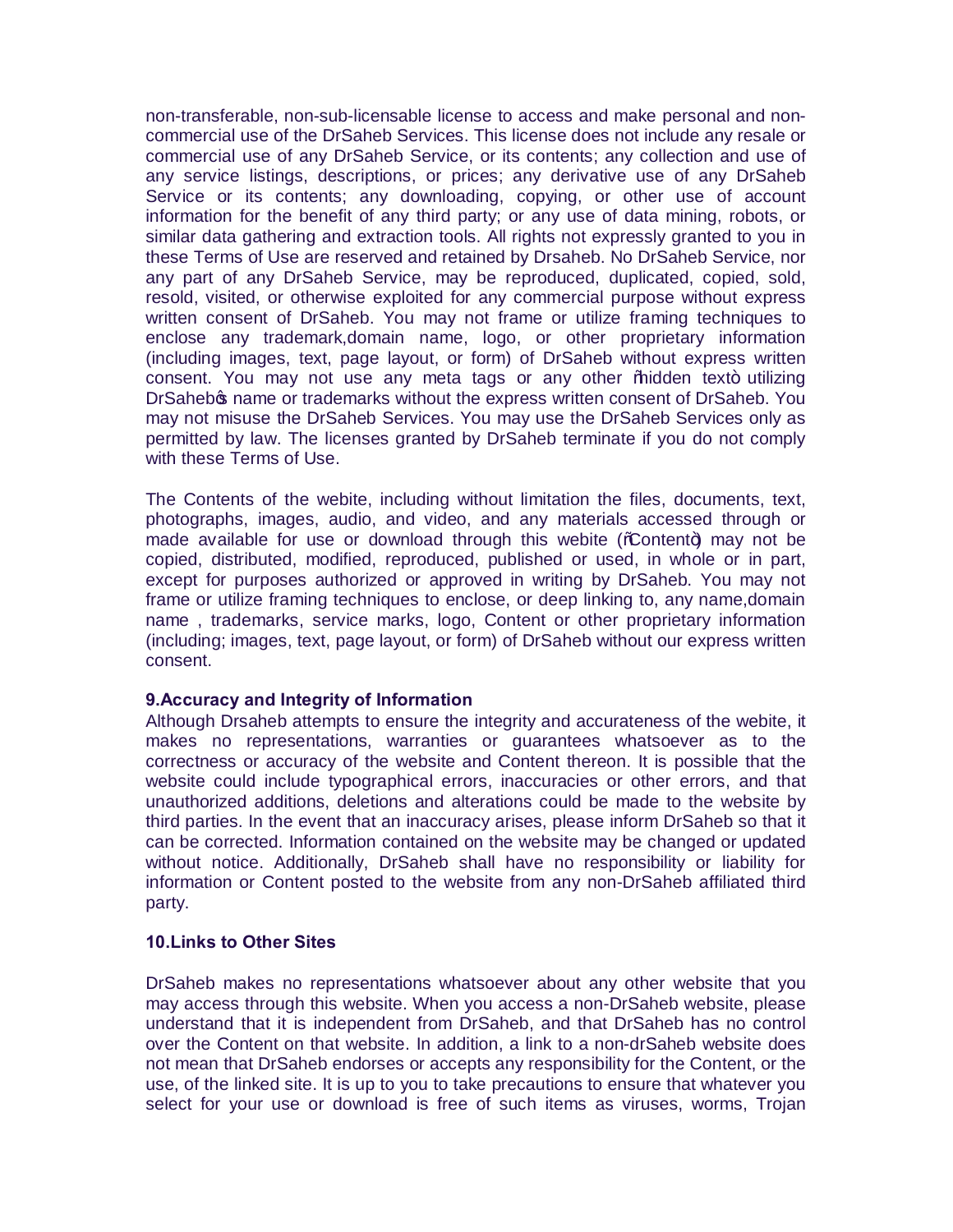horses, and other items of a destructive nature. If you decide to access any of the third party sites linked to this website, you do this entirely at your own risk.

# **11. User Information**

If you submit, upload, post or transmit any health information, medical history, conditions, problems, symptoms, personal information, consent forms, agreements, requests, comments, ideas, suggestions, information, files, videos, images or other materials to us or our website (% Jser Information+), you agree not to provide any User Information that (1) is false, inaccurate, defamatory, abusive, libelous, unlawful, obscene, threatening, harassing, fraudulent, pornographic, or harmful, or that could encourage criminal or unethical behavior, (2) violates or infringes the privacy, copyright, trademark, trade dress, trade secrets or intellectual property rights of any person or entity, or (3) contains or transmits a virus or any other harmful component. You agree not to contact other site users through unsolicited e-mail, telephone calls, mailings or any other method of communication. You represent and warrant to DrSaheb and its Providers that you have the legal right and authorization to provide all User Information to DrSaheb and its Providers for use as set forth herein and required by DrSaheb and the Provider.

# **12.Claims of Copyright Infringement**

We disclaim any responsibility or liability for copyrighted materials posted on our site. If you believe that your work has been copied in a manner that constitutes copyright infringement, please follow the procedures set forth below.

DrSaheb respects the intellectual property rights of others and expects its users to do the same. In accordance with the Law we will respond promptly to notices of alleged infringement that are reported to DrSaheb as below:

Notices of Alleged Infringement for Content Made Available on the website -If you are a copyright owner, authorized to act on behalf of one, or authorized to act under any exclusive right under copyright, please report alleged copyright infringements taking place on or through our website by sending us a notice  $(\%$  otice+) complying with the following requirements.

- 1. Identify the copyrighted works that you claim have been infringed.
- 2. Identify the material or link you claim is infringing (or the subject of infringing activity) and that access to which is to be disabled, including at a minimum, if applicable, the URL of the link shown on the website where such material may be found.
- 3. Provide your mailing address, telephone number, and, if available, email address.
- 4. Include both of the following statements in the body of the Notice:
- % thereby state that I have a good faith belief that the disputed use of the copyrighted material is not authorized by the copyright owner, its agent, or the law (e.g., as a fair  $use).+$

% hereby state that the information in this Notice is accurate and, under penalty of perjury, that I am the owner, or authorized to act on behalf of the owner, of the copyright or of an exclusive right under the copyright that is allegedly infringed.+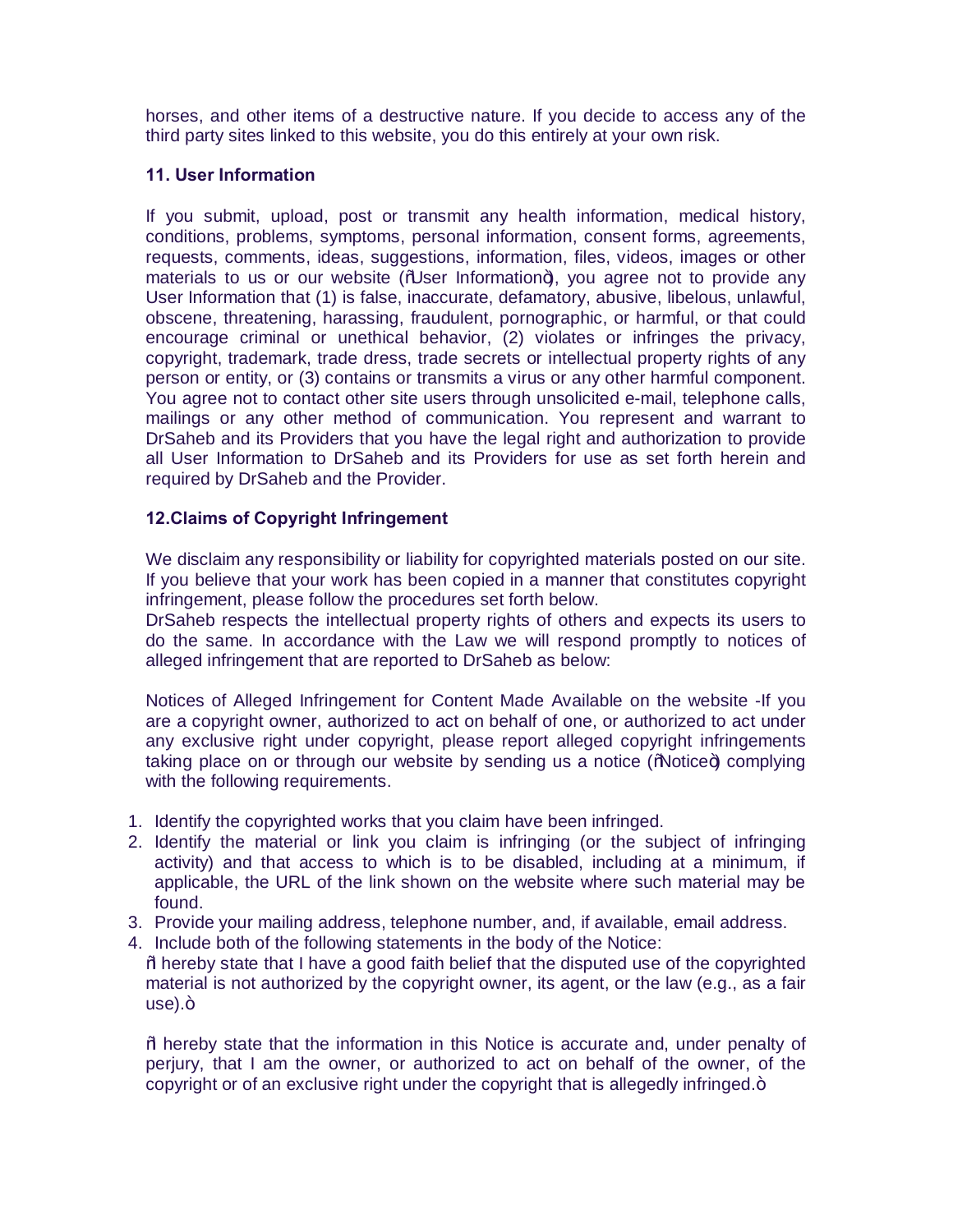Provide your full legal name and your electronic or physical signature.

## **13.Disclaimer of Warranties**

DrSaheb does not warrant that access to or use of the website will be uninterrupted or error-free or that defects in the website will be corrected. this website, including any content or information contained within it or any site-related service, is provided % as is,+ with all faults, with no representations or warranties of any kind, either expressed or implied, including, but not limited to, the implied warranties of merchantability, fitness for a particular purpose, quality of information, quiet enjoyment, and title/non-infringement. DrSaheb does not warrant the accuracy, completeness or timeliness of the information obtained through the site.

You assume total responsibility and risk for your use of this site, site-related services, and linked websites. Drsaheb does not warrant that files available for download will be free of viruses, worms, trojan horses or other destructive programming. You are responsible for implementing procedures sufficient to satisfy your needs for data back up and security.

## **14.Limitation of Liability Regarding Use of Site**

DrSaheb and any third parties mentioned on this website are neither responsible nor liable for any direct, indirect, incidental, consequential, special, exemplary, punitive, or other damages whatsoever (including, without limitation, those resulting from lost profits, lost data, or business interruption) arising out of or relating in any way to the website, site-related services, content or information contained within the site, and/or any linked website, whether based on warranty, contract, tort, or any other legal theory and whether or not advised of the possibility of such damages. Your sole remedy for dissatisfaction with the website, site-related services, and/or linked websites is to stop using the site and/or those services.

# **15. APPLICABLE LAW, JURISDICTION OF COURTS AND DISPUTE RESOLUTION**

The information provided under this website and the terms and conditions therein are governed by and to be interpreted in accordance with Laws of India.The Parties shall be bound to submit all disputes and differences howsoever arising out of or in connection with this Agreement to arbitration by 1 (one) arbitrator mutually appointed by the Delhi High Court or such other appropriate authority under the Arbitration and Conciliation Act, 1996 as amended from time to time. The arbitration shall be governed by the Arbitration and Conciliation Act, 1996 as amended from time to time. The seat and venue of arbitration shall be Delhi. Subject to the aforesaid, the competent courts of Delhi, shall have jurisdiction to grant urgent interim reliefs to the Parties.The Parties shall have the right to apply to a court of competent jurisdiction to obtain interim injunctive relief in respect of any dispute, pending resolution of such dispute in accordance with the Agreement.

## **16.Force Majeure**

We will not be deemed to be in breach of these terms or liable for any breach of these terms or our privacy policy due to any event or occurrence beyond our reasonable control, including without limitation, acts of God, terrorism, war, invasion, failures of any public networks, electrical shortages, earthquakes or floods, civil disorder, strikes, fire or other disaster.